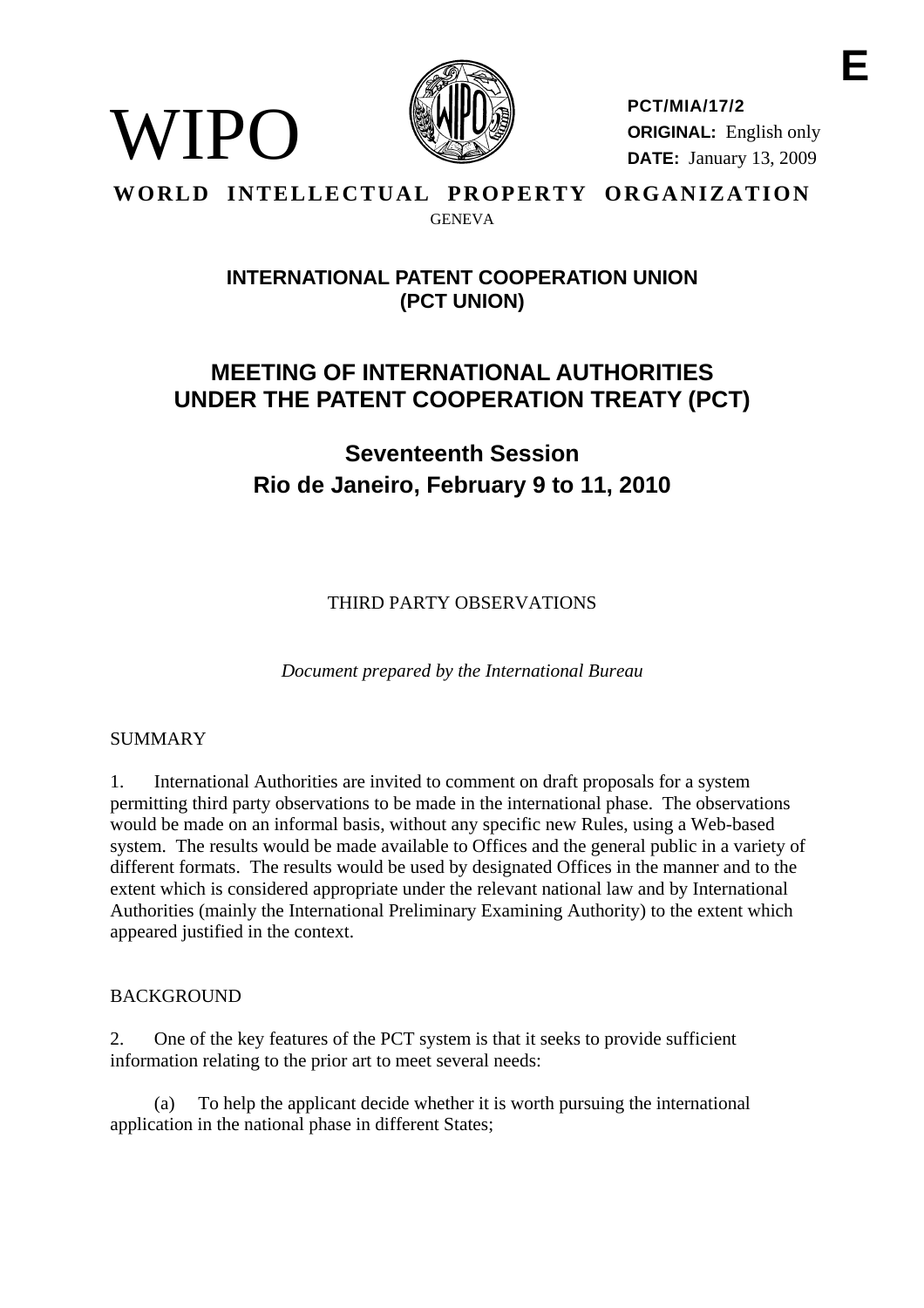(b) to give designated and elected Offices a more complete picture of the prior art than most small Offices would be capable of discovering for themselves, so as to give them a good head-start in deciding whether the application meets the local requirements for grant of a valid patent; and

 (c) to help third parties assess the possible scope of patents which might be granted and consequently their risk of infringement if they pursue any particular course of action.

3. The most important aspect of work to ensure that this aim is met must be efforts to improve the quality of the international search, ensuring that the examiner in the International Searching Authority properly considers as wide a range of prior art as reasonably possible. However, it must be recognized that it is impossible for any examiner to perform a perfect search. Amongst many other difficulties, much prior art is simply not recorded in databases likely to be searched by an examiner in any Office. The people most likely to be aware of such prior art are likely to be commercial competitors of the applicant. Furthermore, it is possible that someone working in the relevant area may recognize the importance of a particular document which might not be immediately obvious to an examiner, even though it might be a patent document or other document forming part of his normal search collection.

4. A number of patent systems have an explicit provision for third parties to make observations which can be taken into account by examiners. In general, this does not provide the third party with any special status in the application, as distinct from systems of opposition or invalidation proceedings where that person becomes a party to the action. A brief overview of some of these national third party observation systems is set out in Annex I, which also includes mention of the "peer-to-patent" pilot in the United States of America, where a community-based review is conducted and the best citations are referred on to the examiner for consideration. A similar pilot has also recently begun in Australia and similar projects are under consideration elsewhere.

5. In the second session of the Working Group, document PCT/WG/2/3 proposed a review of a number of areas to ensure that the system delivered results which were useful to all Contracting States and interested parties. One of the concrete proposals was to develop a system for third party observations on novelty and inventive step to be furnished and made available to the International Preliminary Examining Authority and designated Offices. Such an arrangement would allow a low cost way for any person concerned about the validity of potential patent rights flowing from an international application to bring relevant prior art to the attention of Offices in many different designated States, reducing the risk of invalid patents being granted. This proposal was generally well-received in principle, subject to the need to review details carefully to ensure that it was sufficiently easy to use, did not interfere with existing national pre-grant opposition procedures or other aspects of national law and did not introduce unreasonable burdens on applicants or Offices.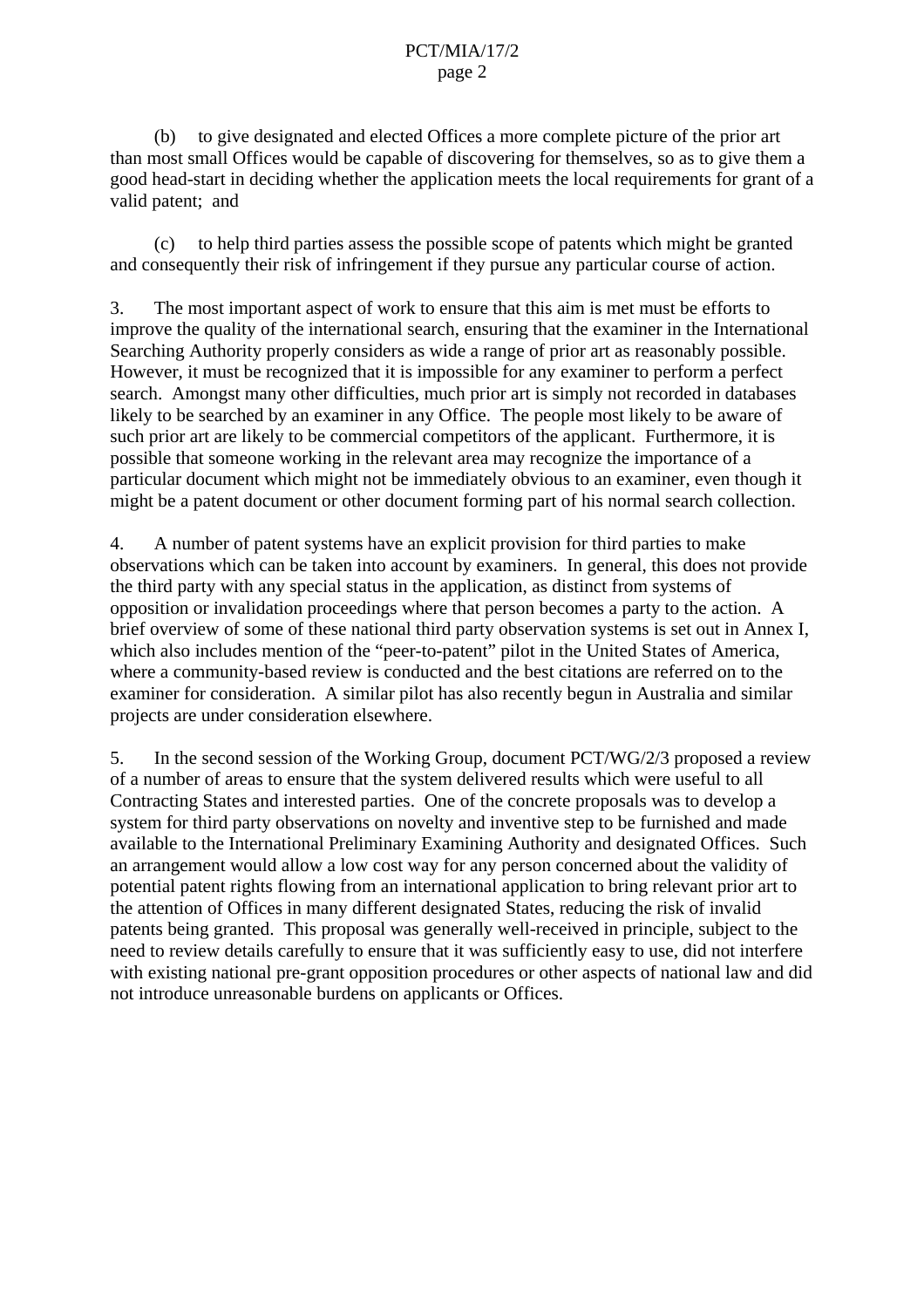#### KEY ISSUES

6. The International Bureau sees the following as key issues in developing a third party observation system under the PCT which would both be useful and avoid introducing unreasonable burdens:

 (a) The system must be easy to use for third parties who are aware of prior art which they believe is relevant to patentability under at least some of the national laws of PCT Contracting States.

 (b) The system should not impinge on the right of national Offices to decide how to determine patentability in accordance with their national laws and should not prevent the effective use of national opposition systems.

 (c) The system should deliver information to Offices, applicants and third parties in ways which are appropriate to their differing needs.

 (d) The system should minimize the risk of very large quantities of observations being made, such that it is difficult to identify citations which might be of greater relevance than others which had already been found.

<span id="page-2-0"></span> (e) The system should not require applicants to respond to third party observations as such (of course, if an Office chose to use information from an observation in an examination report the applicant would need to respond just as to any other objection by the Office).

7. Other issues to consider include:

 (a) The permitted timing of observations in relation to the international publication date and the end of the international phase;

(b) whether anonymous observations should be permitted; and

 (c) the relationship with other arrangements where comments on the application may be made, including informal observations by the applicant on the written opinion of the International Searching Authority, quality feedback from designated Offices (see also document PCT/MIA/17/3) and any arrangements for sharing of search and examination information from the various national phases of an international application.

## PROPOSED FEATURES OF THE SYSTEM

<span id="page-2-1"></span>8. In view of the great commonality of basic principles among existing national systems, it seems to be possible to identify most of the main features which should form part of any international arrangement. The differences lie essentially in matters of timing, fees and the extent to which comments are permitted which go beyond mere references to potentially relevant documents. Certain features will also need to be considered carefully on the basis of whether they might risk bringing unwarranted burdens on either applicants or Offices in certain circumstances.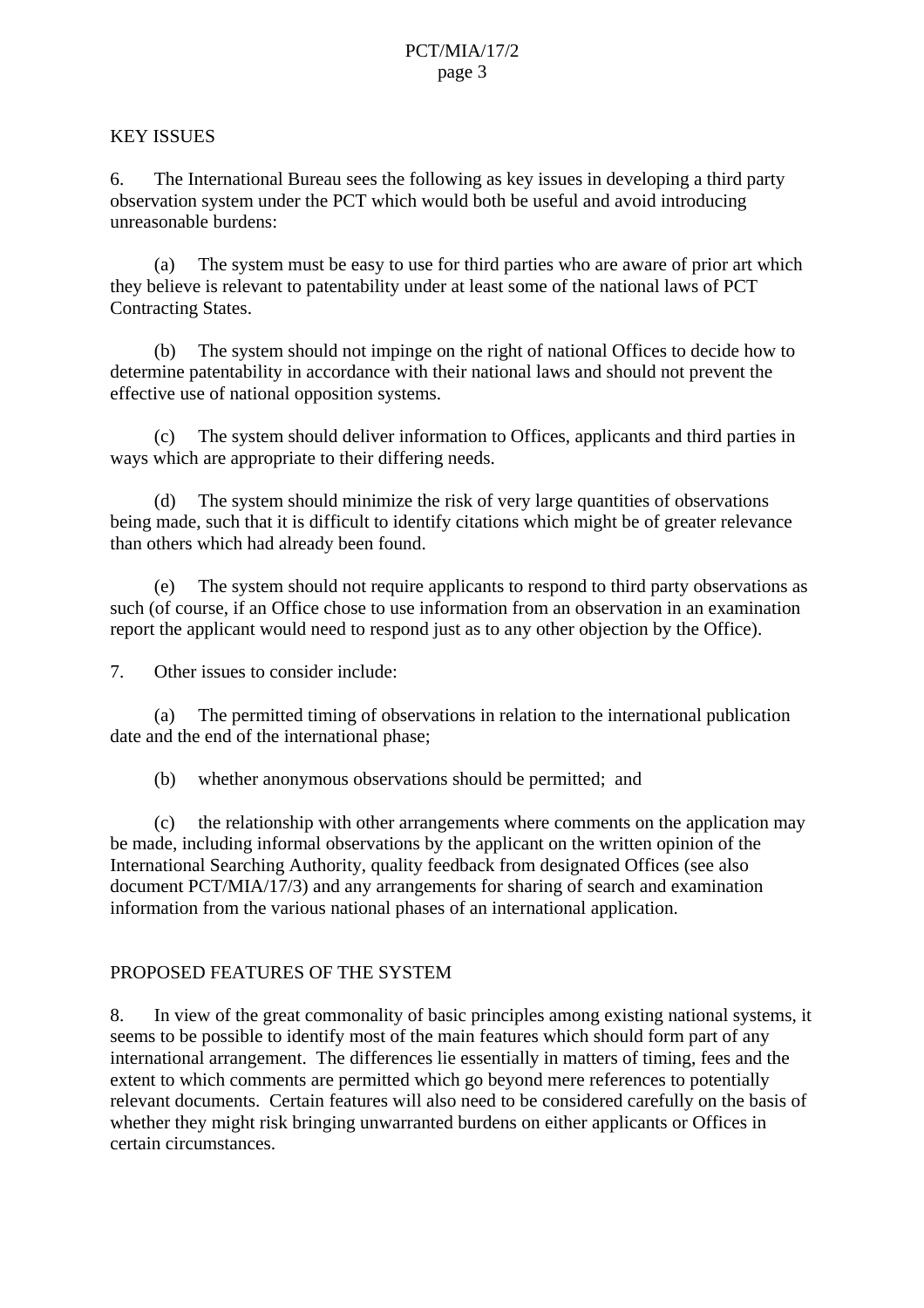9. Some of these main features of a proposed system are summarized in Annex II.

10. A system of this type does not appear to raise any risk of conflict with national laws, provided that:

 (a) it is made clear that Member States are under no obligation to give any special treatment to the observations made through the system – it is up to each national Office to decide whether to look at the observations and what to do with them in accordance with individual national laws and policy of the Office; and

 (b) the system is sufficiently flexible as to allow national Offices to retrieve limited views of the information submitted, which are equivalent to what third parties are permitted to submit under their national laws, should this be considered appropriate in Offices whose national laws make strict restrictions on the permitted types of observation.

#### Legal Framework

11. It is proposed that a system should be developed on an informal basis with no special provisions in the Regulations or Administrative Instructions. It would be up to individual Offices to determine how the observations would be used (if at all) in the national phase.

12. In relation to international phase processing, submissions which had been made sufficiently early would be forwarded to the International Preliminary Examining Authority or to any International Searching Authority specified for supplementary international search. The International Search and Preliminary Examination Guidelines would initially merely encourage the Authority to consider the documents cited, but would not require any specific comment to be made on cited documents in reports and would not require consideration of all documents in cases where submissions were unclear, seemed likely to be irrelevant, or were too numerous to be considered efficiently. The guidelines would then be revised over time in the light of experience with the system.

#### Other General Principles

13. It is proposed that the system should:

 (a) *be free of charge to the person making observations*: To be beneficial to interested parties of all types from all Contracting States, the system needs to be easy to use and accessible; charging fees would make it significantly harder to use the system and could be a strong disincentive for individuals and small businesses to contribute information which might be useful – if there are concerns about abuse of the system or examiners being overwhelmed by observations, technical solutions should be used in preference to financial ones.

 (b) *allow anonymous observations*: The important issue for an examiner is the quality of the citation, not the person who submitted it. To force a person to reveal their identity may reduce the use of the system, since a competitor may not wish to reveal its interest in a particular patent. It would also not be practical to demand the sender's identity, since the International Bureau would in most cases have no way of verifying whether any particular observation was in fact sent by the stated person or organization.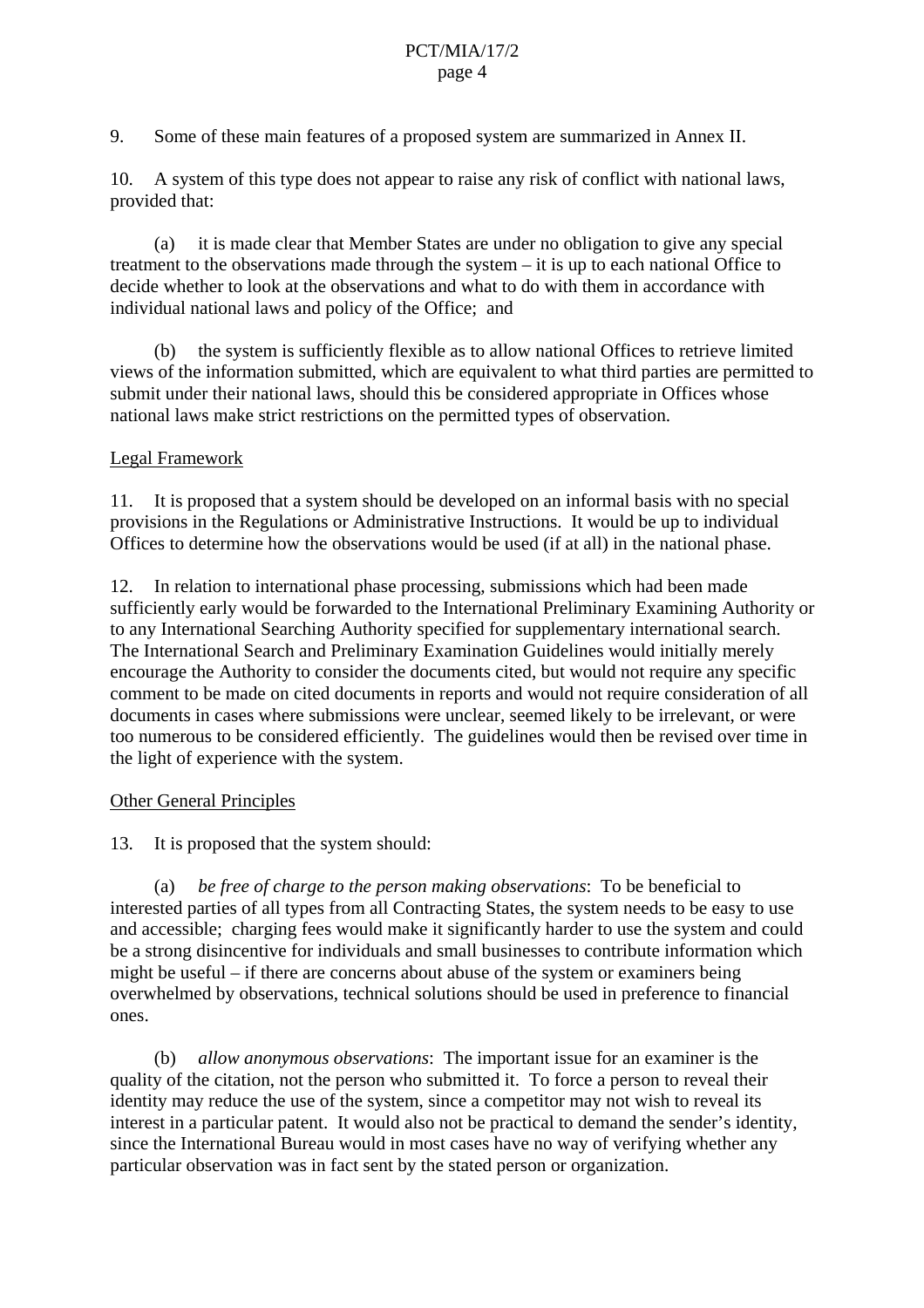(c) *allow submissions in any PCT language of publication (with cited document titles in the language of their publication, whether that is a PCT language of publication or not)*: It is important that the system be practical for the International Bureau to support, but be easily accessible to as large a part of the world's population as possible. The International Bureau would not at present (assuming that this was to be a free service) be able to provide official translations of the submissions, but references to documents are essentially language-independent and it may be possible to provide machine translations in a limited range of languages for comments explaining the relevance of the document. The PCT languages of publication seem to offer an appropriate compromise between accessibility for people making observations and ease of support for providing useful information in languages which can be understood by national Offices.

## References to Prior Art

14. The system should allow the person making the observations to cite documents. To aid automated location of these documents by interested Offices, the citations should be entered in Web forms which encourage the entry of information in standard formats appropriate to the different types of patent and non-patent literature, based on WIPO Standard ST.14 and the related XML definitions in WIPO Standard ST.36.

15. The system should permit the applicant to identify specific relevant claims, relevant passages and make a brief commentary on the relevance of the document to the claimed invention.

16. Furthermore, the system should extend to providing references to documents which are not strictly prior art according to the PCT, but which provide evidence of earlier use or oral disclosures which might be relevant in some Contracting States, equivalent to the provision for such documents in PCT Rule 33.1(b) in relation to international search reports.

## Observations on Other Subjects

17. Among the third party observation systems reviewed in Annex I, all except for that of the United States of America permit observations to be made on a variety of subjects pertaining to whether the application meets the standards of patentability according to the national laws. Noting that:

 (a) according to the principles suggested above, it would be up to each individual Office to decide the extent to which observations are taken into account;

 (b) a well-structured system would allow Offices to select to view only the specific types of content which they find relevant, as described below; and

 (c) the development involved would be largely the same irrespective of the nature of comments to be permitted,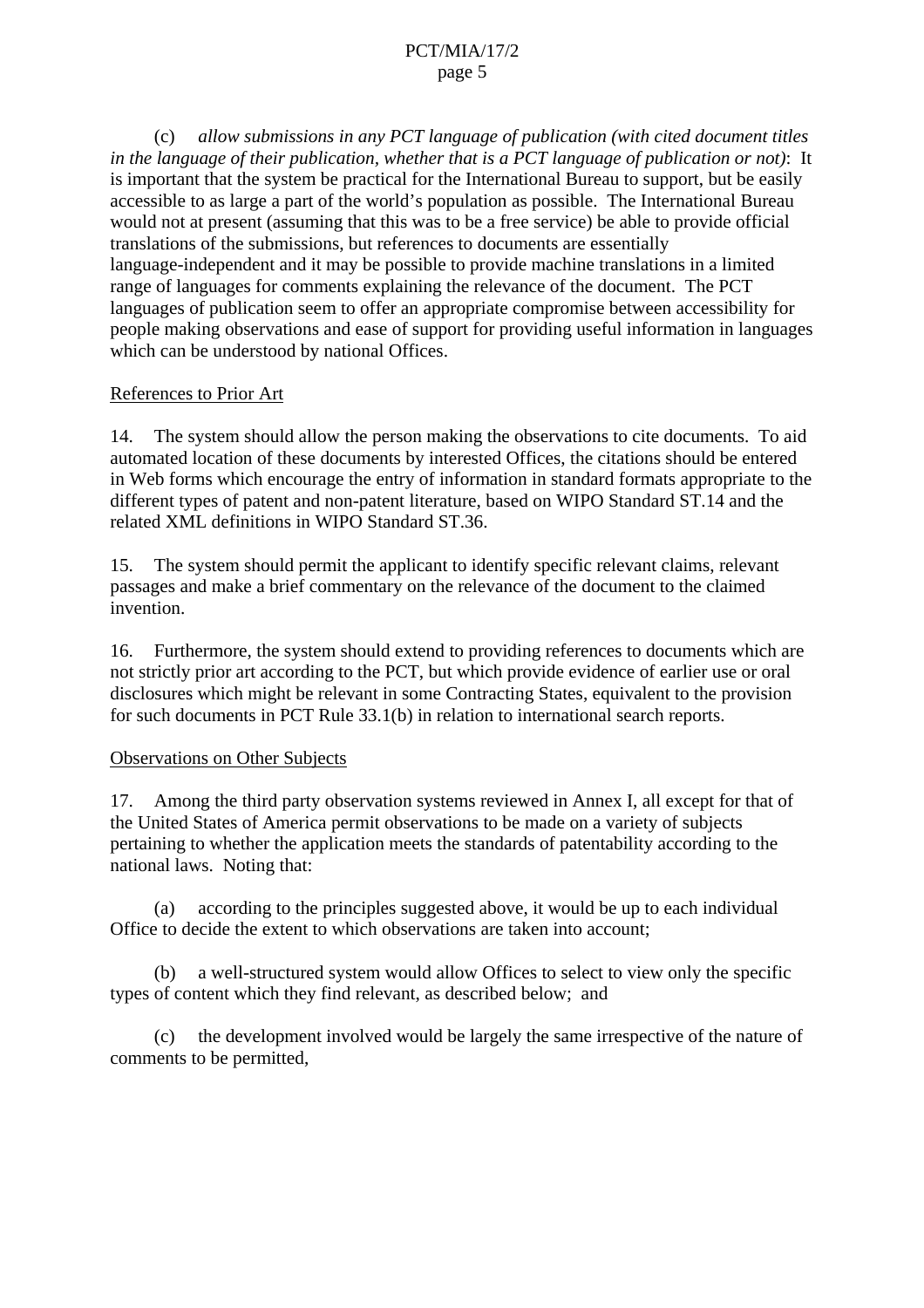it is proposed that an initial implementation allow a third party to comment on any way in which the international application fails to meet the requirements of the Treaty or Regulations. This could assist in bringing a wide variety of alleged defects to the attention of any given Office in a manner which allowed it to sort the different types of comment from one another and use the comments in the manner which seemed most relevant to the processing of the particular application according to the practice of that Office.

#### Timing of Observations

18. In principle, the file of an international application is confidential until the date of international publication. Nevertheless, there are many ways in which a third party might become aware of an unpublished application even if he is not aware of the details. For example, the applicant might print the international application number in association with related products.

19. A number of national third party observation systems do not officially recognize observations which are made prior to the publication of the relevant application but nevertheless take the pragmatic approach of putting such observations in the file anyway, for consideration by the examiner when he next looks at the application (whether before or after publication). Under a system where observations are made only through a Web interface, it would be possible to prevent receipt of observations at all before publication, if this were considered appropriate. Furthermore, since most international applications claim 12 months priority, they tend to be published around 6 months after having been filed, which leaves less time than for many national applications to become known to third parties. Consequently, there may be less need to deal with this issue. Nevertheless, some consideration should be given to whether there might be a need for observations on unpublished international applications.

20. At the other end of the international phase, it needs to be considered whether there should be a final date by which observations need to be submitted. On one hand, at any time after 30 months from the priority date, it is likely that an application will start to enter the national phase. To the extent that Offices might want to have observations sent to them automatically as a single bulk transfer for each application, it is likely that such a transfer would contain only those observations received prior to that 30 month time limit. On the other hand, there is an increasing desire for Offices to seek access to as much information as possible which has become available at any time before their national search and examination begins, including national search reports from other Offices. In that respect, it may be desirable to allow observations to be made at a much later stage and, once again, it would be for national Offices to decide whether they should make any effort to check for new comments.

21. In view of the above, the system should, at least initially, accept observations at any time from the date of international publication, even if this is later than 30 months from the priority date. If an application number was entered which corresponded to an international application of priority date more than 30 months earlier, the third party would be warned that his comments would not be notified automatically to designated Offices and would only be seen by such Offices if they specifically looked for new observations.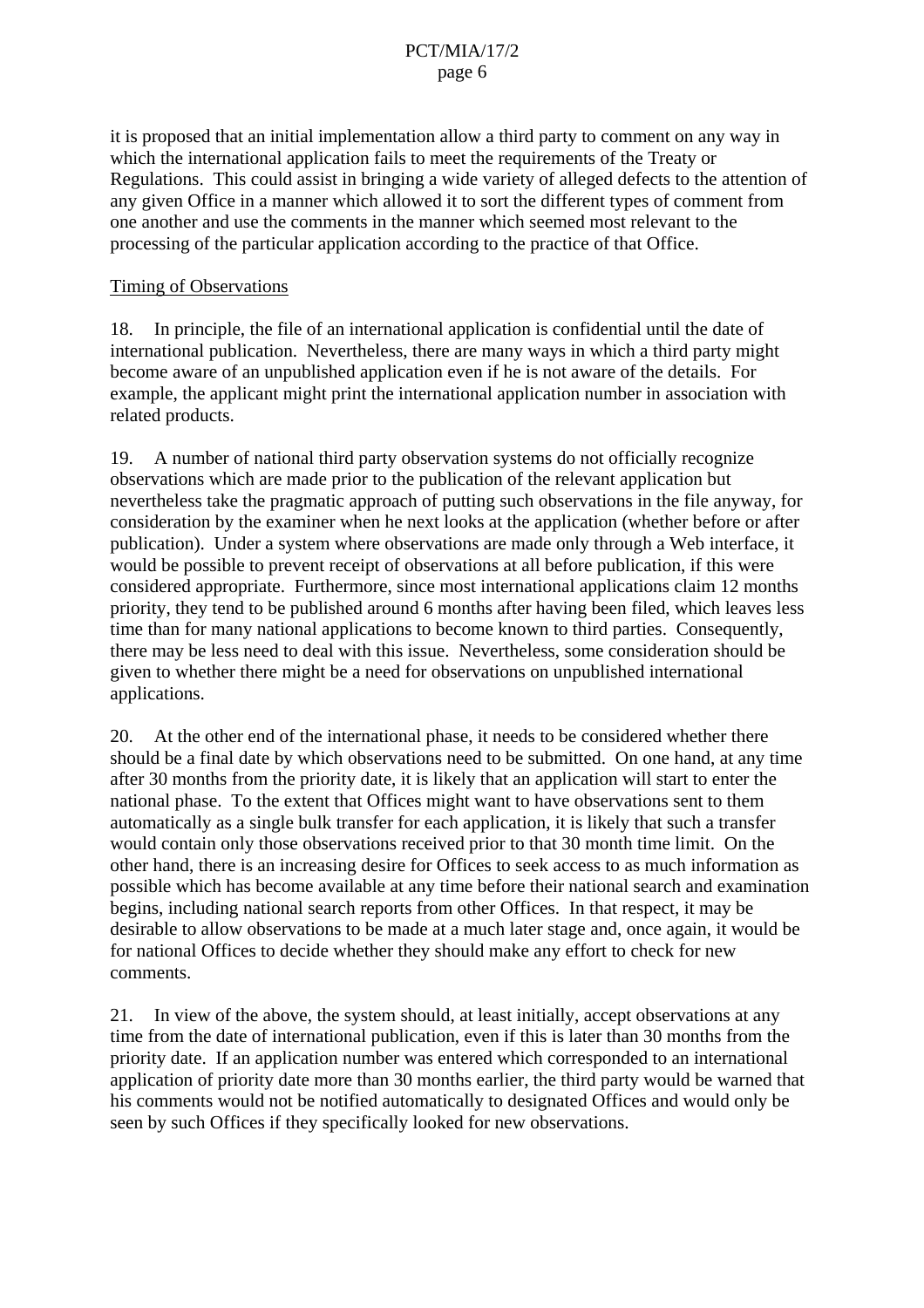22. Even if it is agreed that the system should not accept observations prior to the international publication date, it should seek to avoid building in assumptions which would prevent this feature being added later, should a need be shown.

#### Technical Arrangements for Submission of Comments

23. The system should accept comments through the use of Web forms, which encourage the submitter to present the relevant information in a structured manner, which can then be transformed into different types of output for the benefit of different users of the information. The screens would include templates for the types of bibliographic information for different types of patent and non-patent literature specified in WIPO Standard ST.14, as well as free text areas for inclusion of comments.

24. While a prototype would probably be prepared in a limited number of languages, it is envisaged that eventually the system would support interfaces for all of the 10 PCT languages of publication, with the assumption that information entered would either be in the original language (in the case of names of cited documents) or else the language of the interface.

25. To reduce the risk of excessive and/or irrelevant comments being made, the citations in a single observation by a person would be limited to a number to be decided, probably initially 10, and the free text areas would have a maximum number of permitted characters. Multiple or automated observations by the same person would be reduced by technical measures, such as:

 (a) The use of "captcha" images before the submission form is shown, to reduce automated attacks on the system;

 (b) measures against multiple submissions in quick succession from the same IP address; and

 (c) other typical bulletin-board arrangements used to identify submission of "spam" messages.

26. It is expected that, at least until there was confidence that the system was being used responsibly, observations would be moderated by the International Bureau. This would extend only to a cursory check that the content was not clearly irrelevant or offensive and would not attempt to verify the accuracy of the citations or the relevance of the comments.

27. The system would not require the user to identify himself, though it would allow a name to be provided if desired. No check would be made on such names.

28. The system should permit the upload of documents by third parties in cases where there is a risk that the document might not be easily available to examiners. However, it is likely that such documents would not be made available to the general public, to reduce the risk of copyright issues.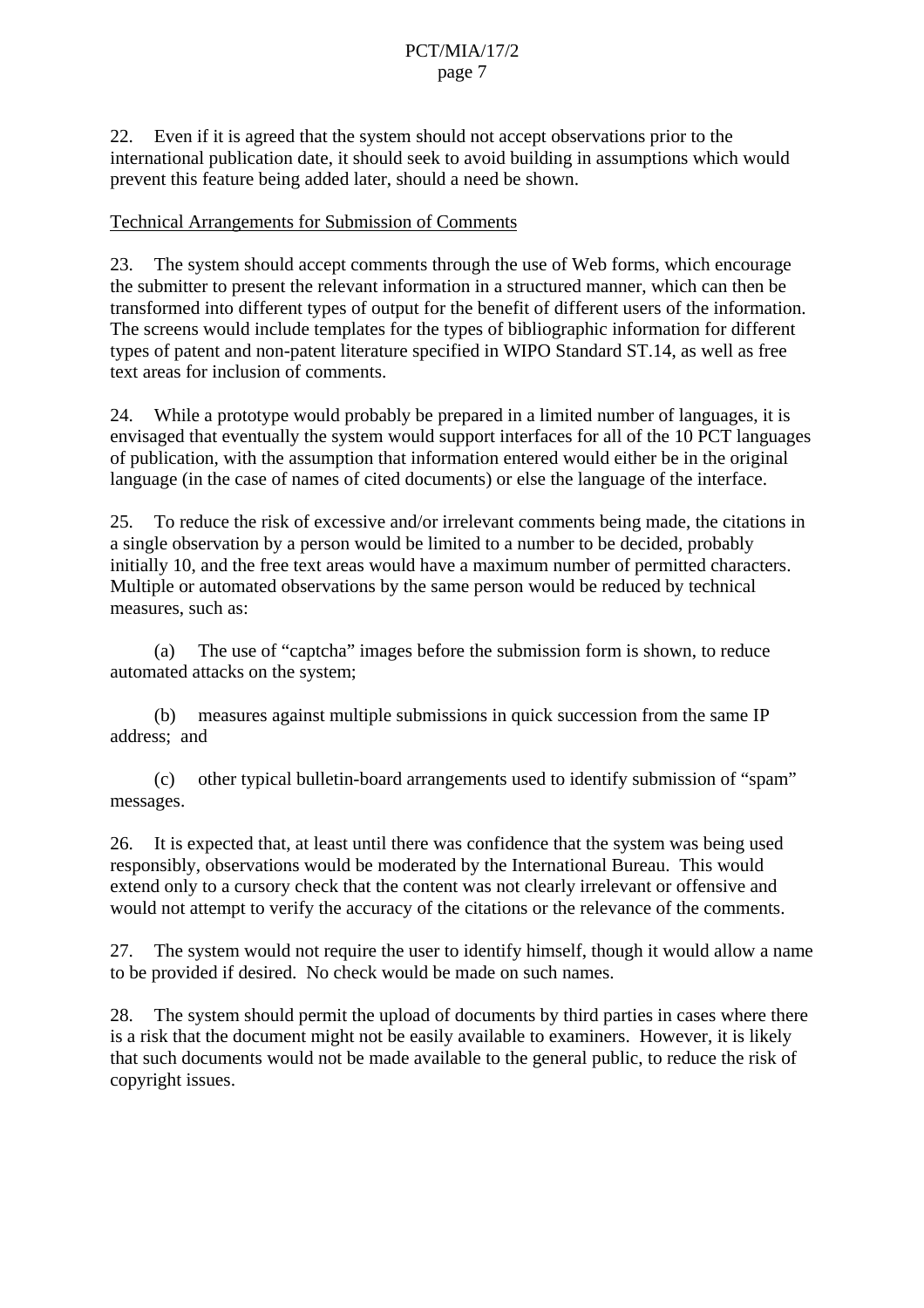29. If required, the system could also permit comments to be made on paper, using a form to encourage the information to be provided in the desired structure. It should be possible for the International Bureau to scan or transcribe such observations without an undue burden. In the event of mass campaigns, the International Bureau would reserve the right not to transcribe all submissions, but only a representative sample.

#### Making the Observations Known to Applicants and Offices

30. The applicant should be informed of all observations by means of an automatically generated letter or e-mail. However, in view of the fact that it can be costly in agents' fees simply to receive a letter, such mailings would only be made periodically (for example, no more than once a month) and would include details of all the observations which had been received during that period.

31. The system should be kept flexible in its ability to deliver information to Offices and third parties in different ways. It should certainly include the observations for download on demand from the PATENTSCOPE® Website entry for the particular international application (either manually, or using the Web services tools which permit automated access to the files of published international applications). The International Bureau would also consult with Offices as to whether the information needed to be made available in any other ways.

32. The information should be available to Offices (and also to any person looking at the file of the application through PATENTSCOPE®) in several different forms to serve different needs, including at least:

(a) A PDF or similar pure text view of all the collected comments for easy reading.

 (b) An HTML view of at least the document citations, including hypertext links to the relevant documents to the extent that these can be automatically generated by PATENTSCOPE® (likely initially to be limited to those patent documents included in at least one of the major free patent databases).

 (c) An XML version of the complete observations, marked up as far as possible using the same elements as are used in the international standards for XML search reports and written opinions, to allow easy integration of the citation data into lists of citations made by Offices.

 (d) A list of only the cited documents, for use in Offices whose third party observation systems do not permit commentary on the relevance of the documents.

33. Examiners in national Offices would presumably simply read the observations and decide whether or not to raise objections based on that material in their national examination reports. However, noting that other Offices may also need to assess the value of particular observations, Offices may wish to give consideration to future arrangements allowing national Offices to give feedback indicating their views of the relevance of particular observations. On the other hand, a more efficient approach would probably be to ensure that national search and examination reports were themselves made more easily available to examiners from Offices dealing with the same application in a different national phase.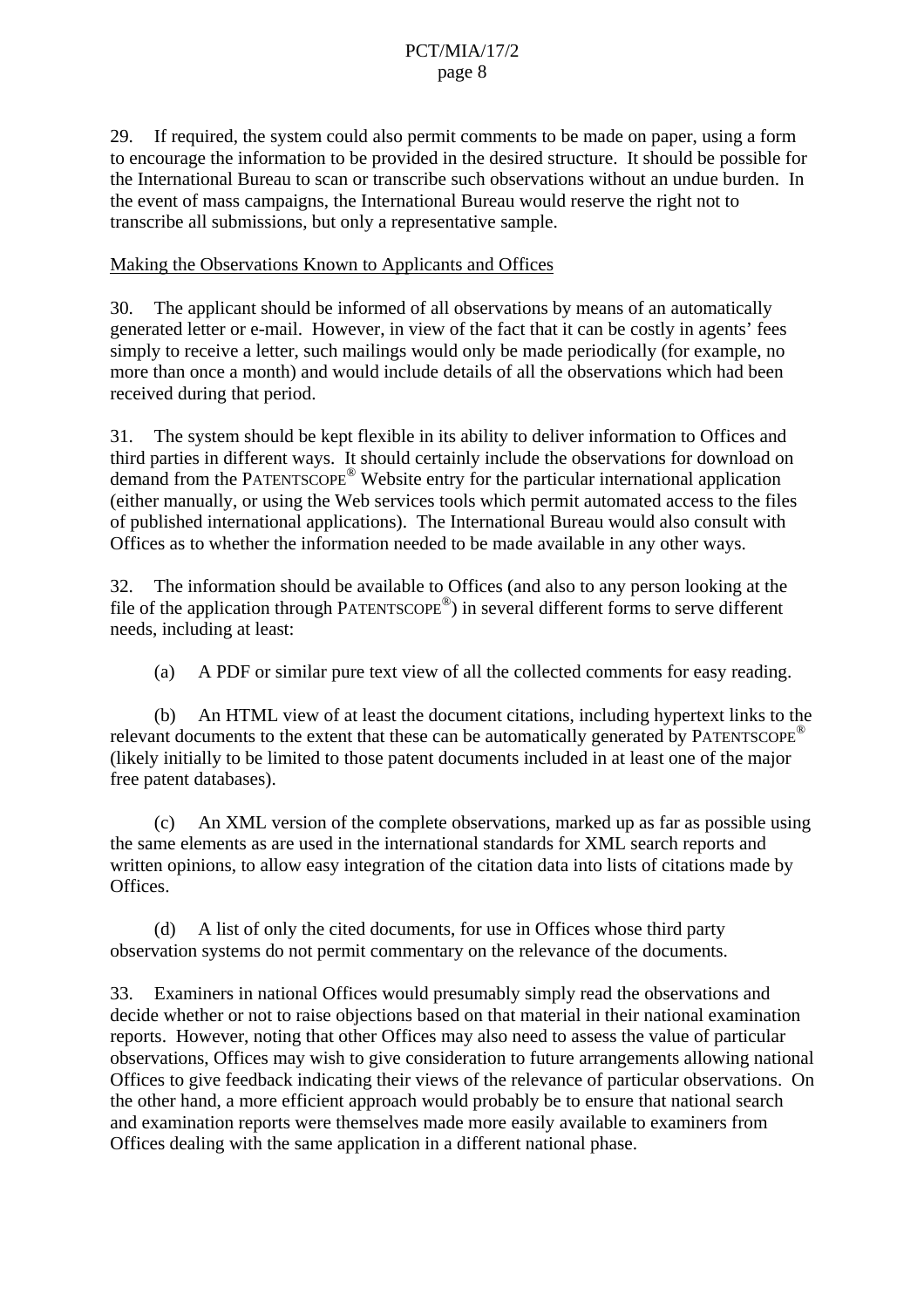## Right of Response

34. As noted in paragraph [6\(e\),](#page-2-0) above, the applicant should not be required to respond to any observation. If an Office wishes a particular point to be answered, the substance of the observation should be included in a national examination report (or, in some cases, an international report such as the written opinion of the International Preliminary Examining Authority). However, it would be appropriate for the applicant to have the option to rebut any observations in a way which is helpful to Offices viewing the observations.

<span id="page-8-0"></span>35. The applicant already has the right to make informal comments on a written opinion of the International Searching Authority. It is proposed that a similar right be recognized for the case of third party observations. Initially, in view of the lack of any means of identifying the applicant from any other person online, this would probably be exercised by sending in comments as a letter. However, in the longer term, with the introduction of login systems at the International Bureau, the right of response should be permitted through a similar set of Web pages to those used for the third party observations.

#### Relationship With Other Systems

36. It is recalled that, at its sixteenth session, the Meeting "agreed that the Secretariat should, in consultation with the Swedish Patent and Registration Office, develop more detailed proposed system requirements with a view to establishing an e-based feedback system [for designated Offices to comment on reports established by International Authorities], for consideration by the Meeting at its next session" (see paragraph 63 of document PCT/MIA/16/15). This issue is further considered in document PCT/MIA/17/3.

37. It is also observed that many Offices processing national applications, including PCT national phase entries, desire to access search reports established by other Offices on family members. To the extent that arrangements for this are increasingly made, the system should seek to ensure that the formats in which the information is made available and the methods for automatically accessing the information should be compatible with combining citation information from third party observations with citation information from search reports, to ease access to potential prior art for consideration by examiners.

## NEXT STEPS

38. Depending on comments made by the Meeting and other feedback, for example as part of the questionnaire sent to Contracting States with circular C. PCT 1196, it is expected that a refined version of this draft proposal will be submitted to the third session of the PCT Working Group for consideration by the Contracting States.

> *39. The Meeting is invited to comment on the desirability of an international system for third party observations and on the proposed features of a system which might be developed, as set out in paragraphs [8](#page-2-1) to [35,](#page-8-0) above.*

> > [Annexes follow]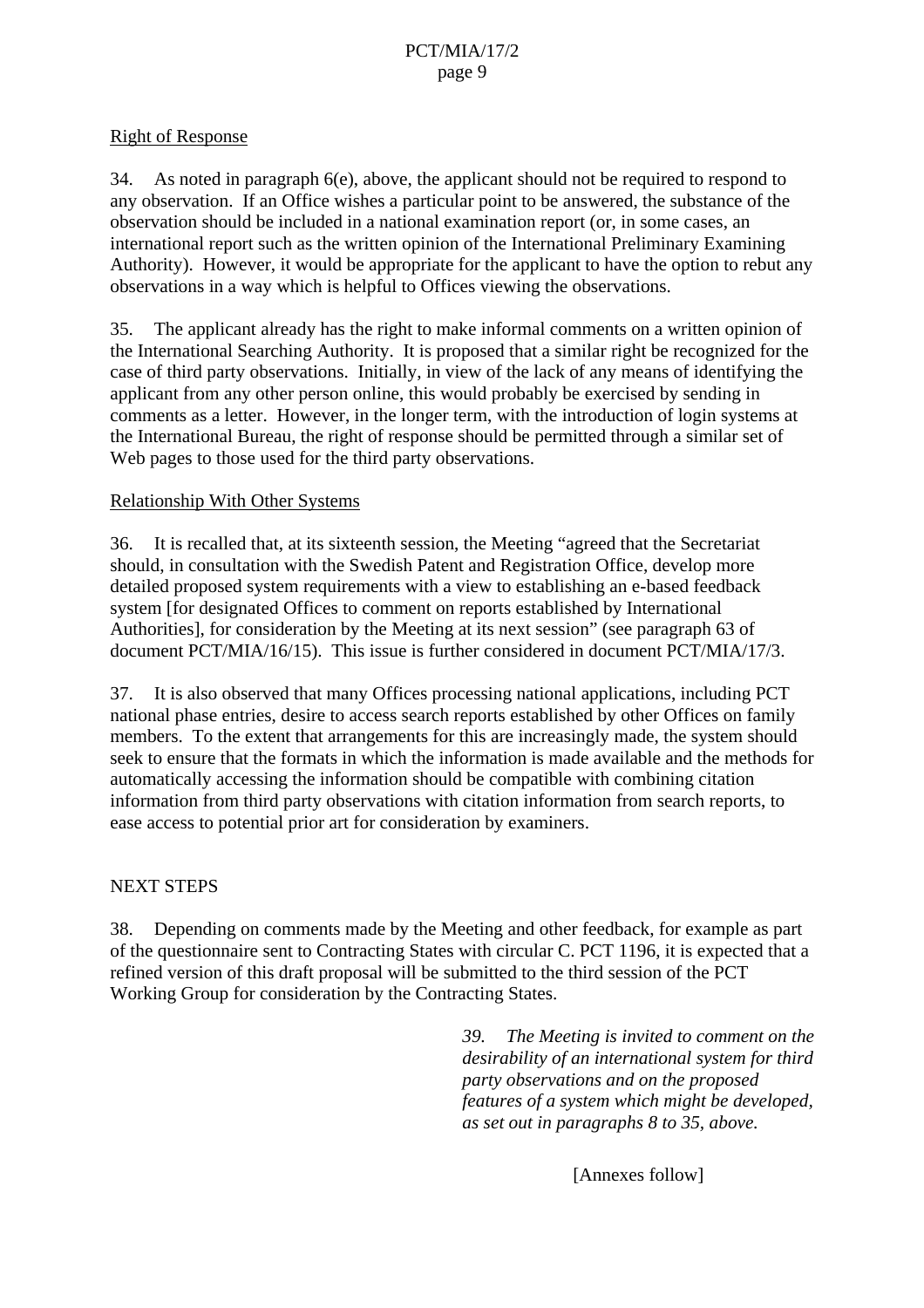# PCT/MIA/17/2

## ANNEX I

## REVIEW OF NATIONAL THIRD PARTY OBSERVATION SYSTEMS

1. The following paragraphs provide information regarding third party observation mechanisms contained in some national and regional laws. These are, with the exception of the additional entry on the Republic of Korea, copied from document SCP/14/5. It should be noted that the focus of that document was on opposition systems rather than third party observation systems and this was not intended to be a comprehensive review of such laws or a definitive analysis of those laws which were mentioned.

## China

2. Rule 48 of the Implementing Regulations of the Patent Law states that any person may, from the date of publication of an application until the date of announcing the grant of a patent, submit his observations on an application which is not in conformity with the provisions of the Patent Law. The observations shall be submitted to the Patent Administration Department with reasons of non-compliance with the provisions.

#### Japan

3. Rules 13*bis* and 13*ter* of the Regulations under the Japanese Patent Law provide that any person may submit information relating to patentability of claimed inventions contained in a patent application or a granted patent to the Commissioner of the Japan Patent Office (JPO). Such information can be submitted anonymously. The content of the submitted information is open to public inspection. No fee is required for the submission of this information.

4. The information that third parties may submit shall be on the following grounds, which shall be substantiated by written evidence:

- the claimed invention is not patentable subject matter or it does not meet the requirement of novelty, inventive step or industrial applicability;
- double patenting or the claimed invention is contained in an application filed earlier but published later than the filing date of the application/patent concerned (noncompliance with Article 29, 29*bis* or 39(1) to (4) of the Japanese Patent Law);
- the description requirement has not been met (non-compliance with Article 36(4) or  $(6)$  (except  $(6)(iv)$ ) of the Japanese Patent Law);
- the patent application was amended in a manner that new matter going beyond the scope of the disclosure at the time of the filing date has been included (non-compliance with Article 17*bis*(2)(iii) of the Japanese Patent Law);
- the scope of the Japanese translation of an application filed in a foreign language goes beyond the scope of the application as filed;
- the patent was corrected in a manner not in compliance with Article 126(1), *proviso*, (3), (4) or (5), or Article 134*bis, proviso*.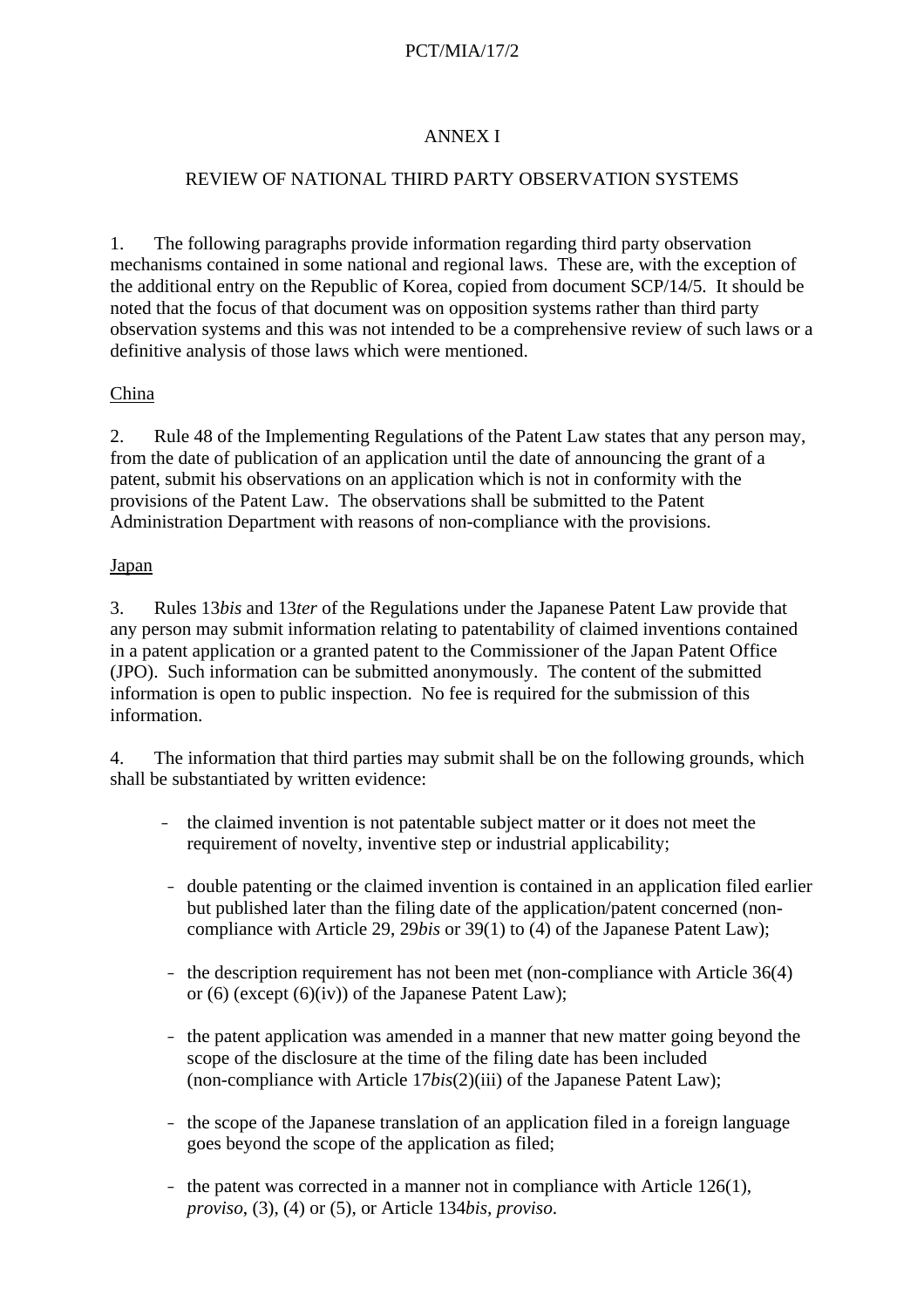## PCT/MIA/17/2 Annex I, page 2

5. The submitted information will be notified by the JPO to the applicant concerned (or the patentee concerned). Upon request, it is possible to obtain feedback as to whether the submitted information has been utilized by an examiner for the purpose of substantive examination or not.

6. In addition to paper submissions, relevant information may be submitted on-line to the JPO. In 2007, 7,487 submissions were made in total, and 76% of them were utilized by examiners.<sup>[1](#page-10-0)</sup> Inspired by the Peer Review Prior Art pilot project conducted by the USPTO (see below), the JPO has started a Community Patent Review pilot since June 2008. The pilot project has, in general, produced positive results. $^{2}$  $^{2}$  $^{2}$ 

## Philippines

7. Section 47 of the Intellectual Property Code (Republic Act No. 8293) states that, following the publication of an application, any person may present observations concerning the patentability of the invention. Such observations must be filed in writing and must include a statement, in English or Filipino, of the grounds on which they are based.<sup>[3](#page-10-2)</sup> The person who submitted the observations shall not be a party to the proceedings before the Bureau of Patents.<sup>[4](#page-10-3)</sup> No fee is required to submit observations. Since opposition proceedings before the Bureau of Patents are not provided for in the Intellectual Property Code, the third party observation system is considered to be a low-cost way to challenge a potential patent.<sup>[5](#page-10-4)</sup>

8. According to Section 47, the observations shall be communicated to the applicant who may comment on them. The Patent Office shall acknowledge receipt of such observations and comments and put them in the file of the application to which they relate. The Patent Office will not inform the third party of any further action taken by the Office in response to his observations.<sup>[6](#page-10-5)</sup>

9. If the observations relate to alleged prior art other than in written form, for example, prior use, such observations should be taken into account only if the alleged facts are either not disputed by the applicant (or proprietor) or established beyond reasonable doubt. Observations received from third parties after the conclusion of proceedings will not be taken into account and will be simply added to the file.

## Republic of Korea

10. Early initiation of third Party observation proceeding is allowed according to the Korean Patent Act. Any person may furnish the Commissioner with information and evidence including prior art references which may negate the patentability of the invention claimed in the patent application, even before the patent application is laid open<sup>[7](#page-10-6)</sup>. This provision only applies for applications filed on or after October 1, 2006.

 $\frac{1}{1}$ JPO Annual Report 2008

<span id="page-10-1"></span><span id="page-10-0"></span><sup>2</sup> The report is available at: *http://www.peertopatent.org/CPR\_Pilot\_Report.pdf*

<span id="page-10-2"></span><sup>3</sup> Manual for Substantive Examination Procedure, Chapter VI.11

<span id="page-10-3"></span><sup>4</sup> *Ibid*

<span id="page-10-4"></span><sup>5</sup> *Ibid*

<span id="page-10-6"></span><span id="page-10-5"></span><sup>6</sup>  $\frac{6}{7}$  *Ibid* 

<sup>7</sup> *http://www.lawleeko.com/sub/whats/list.asp?number=19&mode=view&gotopage=3*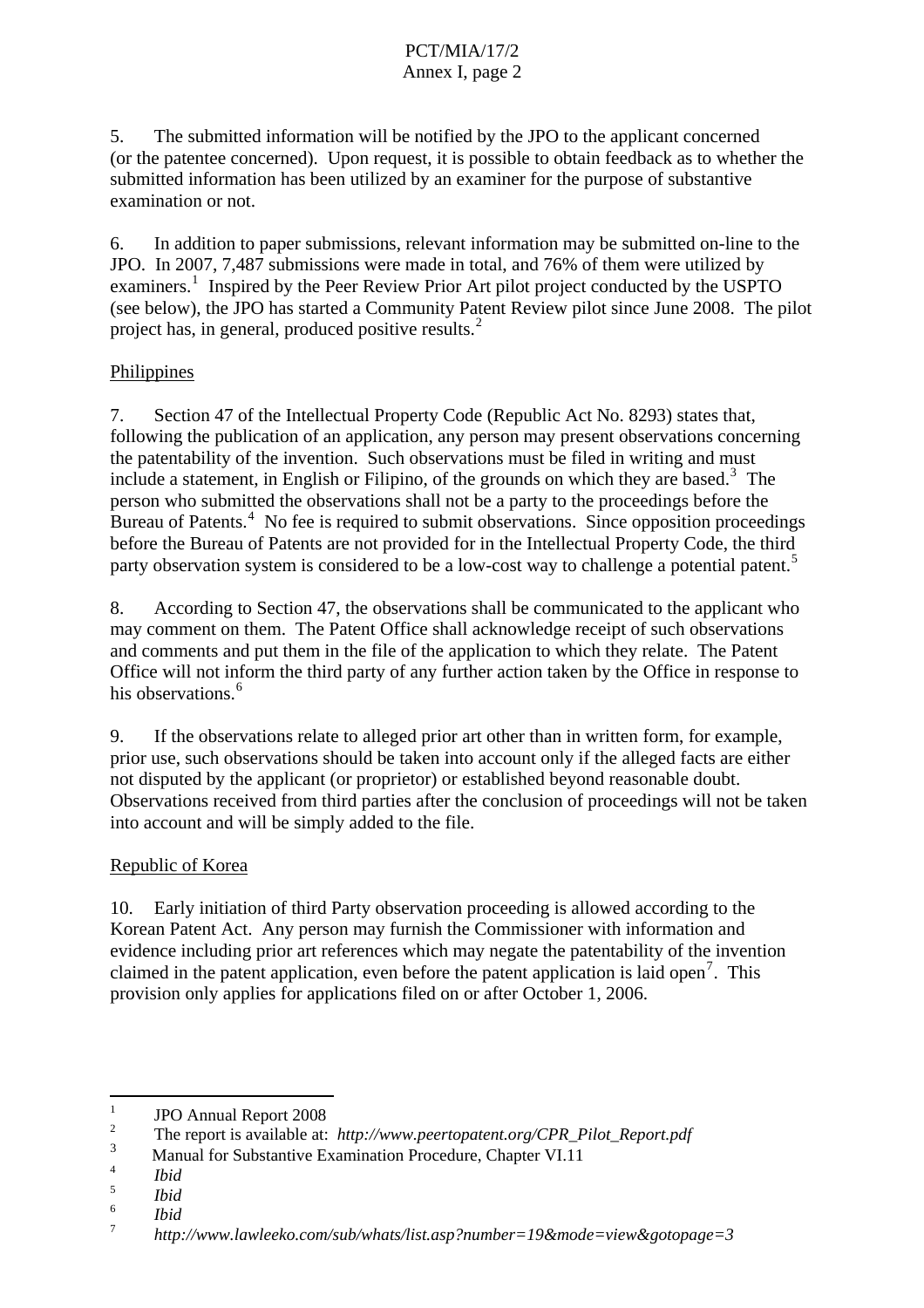## PCT/MIA/17/2 Annex I, page 3

11. Article 63*bis* of the Patent Act "Provision of Information on Patent Applications" reads as follows<sup>[8](#page-11-0)</sup>: "After a patent application has been filed, any person may provide the Commissioner of the Korean Intellectual Property Institute with evidence of the reasons to reject the patent application. However, this provision shall not apply if the requirements stipulated in Article 42(8) and 45 are not satisfied."

## United Kingdom

12. Section 21 of the Patents Act 1977 provides that, where an application for a patent has been published but a patent has not been granted to the applicant, any other person may make observations in writing to the comptroller on the question whether the invention is a patentable invention, stating reasons for the observations. Such other person cannot become a party to any proceedings under the Act before the controller. In other words, apart from the receipt of acknowledgement (see below), he has no right to discuss the matter directly with an examiner or request a notification about the decision taken by the examiner. The observations can be submitted anonymously. No fee is required for the submission of observations.

13. Rule 33 of the Patents Rules 2007 provides detailed procedures regarding third party observations. The controller must send to the applicant a copy of the observations on patentability, unless they disparage any person in a way likely to damage such person or are generally expected to encourage offensive, immoral or anti-social behavior. The controller may, if necessary, send to the applicant a copy of any document referred to in the observations. It is recommended that any observations be filed within three months after the application has been published, as a patent may be granted after that period. $9$  The observations must be made in writing, and can be filed on paper or electronically. They shall be supported by evidence wherever possible.

14. The Office will acknowledge receipt of the submitted observations if contact information of the submitter is available. Where observations were made before the grant of the patent, an examiner will take them into account when deciding upon the patentability of the invention concerned. The observations will be added to the official file, which is available to the public, and a copy of the observations will be sent to the applicant. Even if the observations are received after the grant of the patent, they will be placed in the patent file, and a copy of the observations will be sent to the patentee.

## United States of America

15. According to 35 U.S.C. § 301, any person may at any time cite to the USPTO, in writing, prior art consisting of patents or printed publications which that person believes to have a bearing on the patentability of any claim of a particular patent. If the person explains in writing the relevance and manner of applying such prior art to at least one claim of the patent, the citation of such prior art and the explanation thereof will become a part of the official file of the patent. It is possible to submit such prior art information anonymously (upon request, the identity of the submitter will be excluded from the official file and kept confidential).

<span id="page-11-0"></span> 8 *http://www.kipo.go.kr/kpo/user.tdf?a=user.english.html.HtmlApp&c=60201&catmenu =ek60201*

<span id="page-11-1"></span><sup>9</sup> *http://www.ipo.gov.uk/types/patent/p-other/p-object/p-observation/p-observation-making.htm*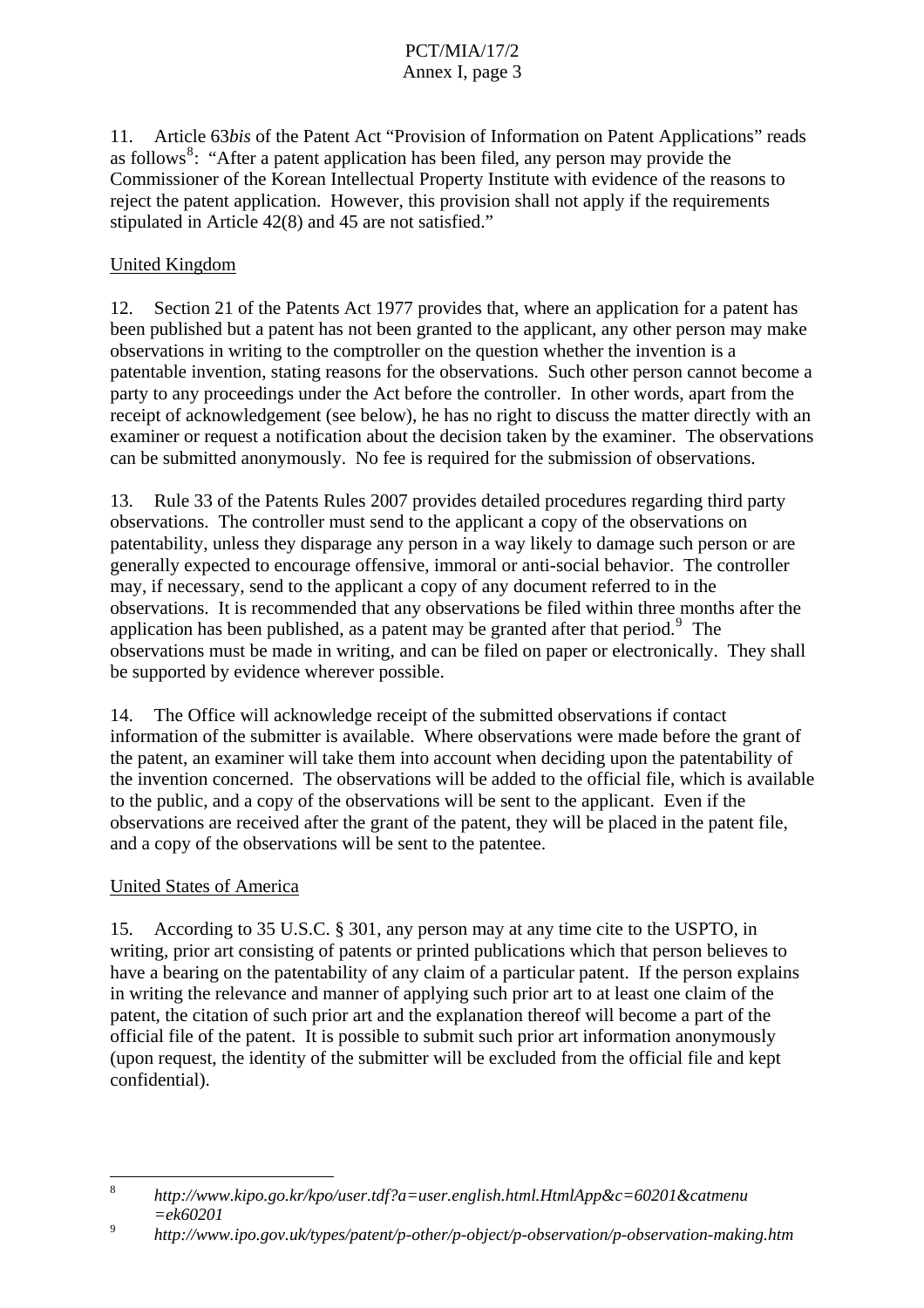16. In accordance with 37 C.F.R. § 1.99, third parties may submit patents or printed publications relevant to a pending published patent application. The submission must be filed within two months from the date of publication of the application or prior to the mailing of the notice of allowance, whichever is earlier. If the relevant patents or publications are not in English, an English translation of all the necessary and pertinent parts is required. The information submitted will be included in the application file. A fee (USD180.00) shall be paid, and the submission is limited to ten total patents or publications.

17. The submitter of the information shall serve a copy on the applicant. In the absence of a request by the USPTO, the applicant, however, has no duty to reply to such submission. The submitter of the information will not receive any communication from the USPTO relating to such submission, except where it has included a self-addressed postcard with the submission to receive an acknowledgement of receipt by the USPTO. The submission of patents and publications relevant to pending patent applications under 37 C.F.R. Section 1.99 can be made only on paper.

18. In 2007, the USPTO started a pilot project, "Peer Reviewed Prior Art Pilot", to determine the extent to which the organized submission of documents together with comments by the public will provide useful prior art for examiners.<sup>[10](#page-12-0)</sup> Following a proposal by a group of academic and business professionals, the pilot tests a collaborative, on-line, community process where the public may locate potential prior art information on a dedicated Peer-to-Patent Website developed by the Community Patent Review Project of the Institute for Information Law and Policy at New York Law School.<sup>[11](#page-12-1)</sup> The pilot, in particular, analyzes whether such collaborative public review would effectively identify prior art that might not otherwise be found during the ordinary examination process.

19. The community patent review process enables the public to submit prior art information and commentary relevant to the claims of pending patent applications, which have been posted on the Peer-to-Patent Website by volunteer applicants. Following the community review process, the top ten references, along with a commentary, are submitted to the USPTO for its consideration. The pilot is limited to applications in the fields of computer architecture, computer networks, cryptography and security and business methods.

20. The USPTO has lately been evaluating the impact of public input on improving patent quality through the Peer-to-Patent review process. As of October 1, 2009, office actions have been taken with respect to 104 pilot applications. Among those, 21% referred to prior art found by third parties through the Peer-to-Patent review. Among such prior art found by third parties, half of them, however, were also found by examiners independently.<sup>[12](#page-12-2)</sup>

## European Patent Office (EPO)

21. In accordance with EPC Article 115, in proceedings before the EPO, any third party may present observations concerning the patentability of the invention to which the application or patent relates, following publication of the European patent application. That person may not be a party to the proceedings before the EPO. No fee is required for the submission of observations.

<span id="page-12-0"></span> $10<sup>10</sup>$ Information concerning the Peer Reviewed Prior Art Pilot is available at: *http://www.uspto.gov/patents/init\_events/peerpriorartpilotindex.jsp*<br>
<sup>11</sup> *http://www.peertopatent.org/*<br> **http://www.yeertopatent.org/**<br> **http://www.yeertopatent.org/** 

<span id="page-12-1"></span>

<span id="page-12-2"></span><sup>12</sup> *http://www.uspto.gov/web/patents/peerpriorartpilot/p2ppie.pdf*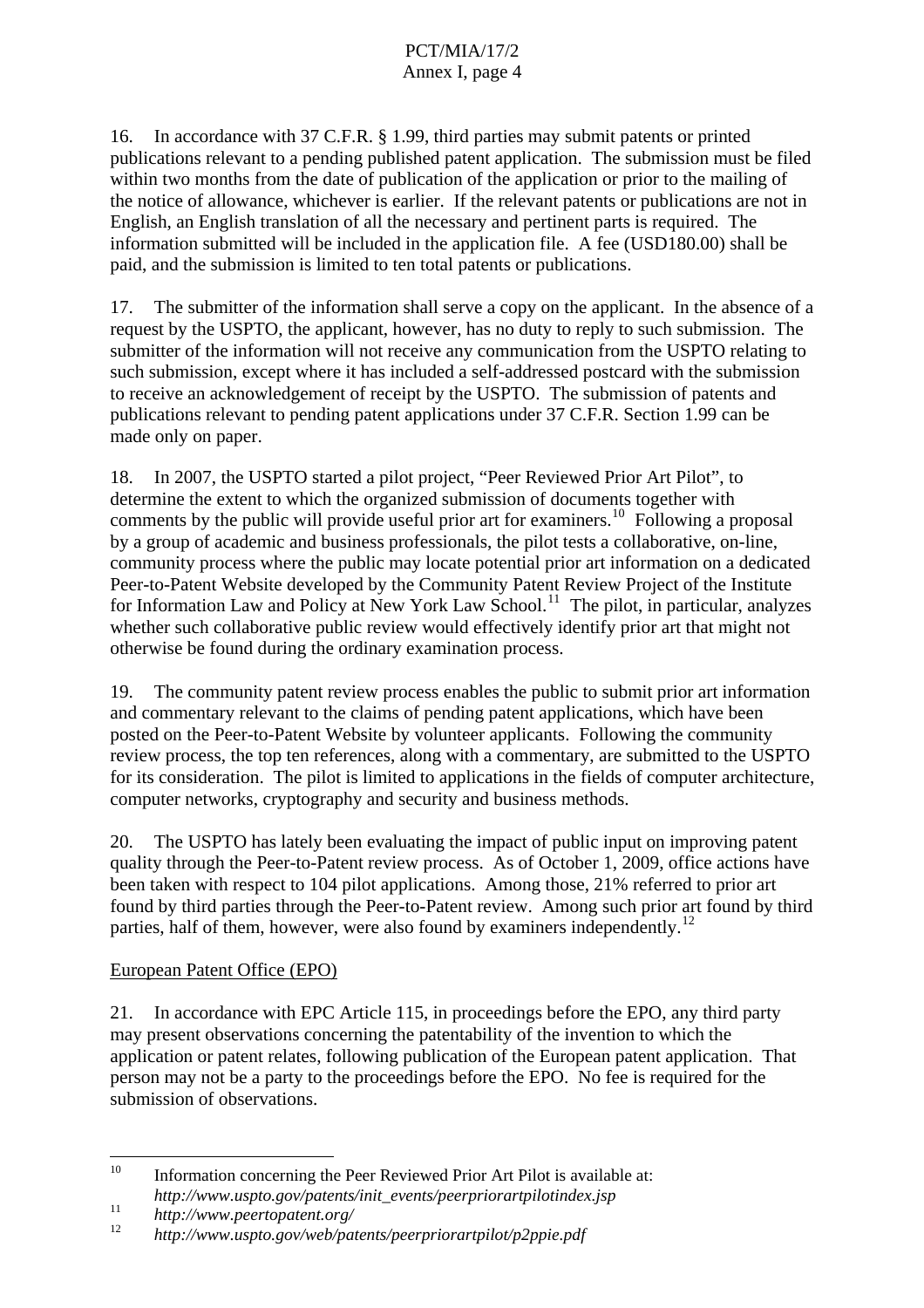## PCT/MIA/17/2 Annex I, page 5

22. Such observations shall be filed in writing in an official language of the EPO, and state the grounds on which they are based.<sup>[13](#page-13-0)</sup> Documentary evidence and, in particular, publications submitted in support of the arguments may be filed in any language. However, the EPO may request that a translation into one of its official languages be filed; otherwise the evidence will be disregarded. $^{14}$  $^{14}$  $^{14}$ 

23. The observations made by a third party will be communicated to the applicant (or the patentee), who may comment on them.<sup>[15](#page-13-2)</sup> If they call into question the patentability of the invention in whole or in part, they must be taken into account in any proceedings pending before a department of the EPO until such proceedings have been terminated, i.e. they must be admitted to the proceedings.<sup>[16](#page-13-3)</sup> If the observations relate to alleged prior art available other than from a document, e.g. from use, this should be taken into account only if the alleged facts either are not disputed by the applicant (or the patentee) or are established beyond reasonable doubt.[17](#page-13-4) Observations received after the conclusion of the proceedings will simply be added to the file.<sup>[18](#page-13-5)</sup> Although the third party is sent acknowledgment of the receipt of his observations, the EPO does not inform him of any further action it takes in response to them.<sup>[19](#page-13-6)</sup>

[Annex II follows]

<span id="page-13-0"></span> $13$ <sup>13</sup> Rule 114(1) of the Implementing Regulations under the EPC<br><sup>14</sup> EPC Equations Criticists Part E VI.2

<span id="page-13-1"></span><sup>&</sup>lt;sup>14</sup> EPO Examination Guidelines, Part E, VI.3<br><sup>15</sup> Puls 114(2) of the Implementing Bossulation

<span id="page-13-2"></span><sup>&</sup>lt;sup>15</sup> Rule 114(2) of the Implementing Regulations under the EPC

<span id="page-13-3"></span><sup>&</sup>lt;sup>16</sup> EPO Examination Guidelines, Part E, VI.3

<span id="page-13-4"></span> $\frac{17}{18}$  *Ibid* 

<span id="page-13-6"></span><span id="page-13-5"></span> $\frac{18}{19}$  *Ibid* 

<sup>19</sup> *Ibid*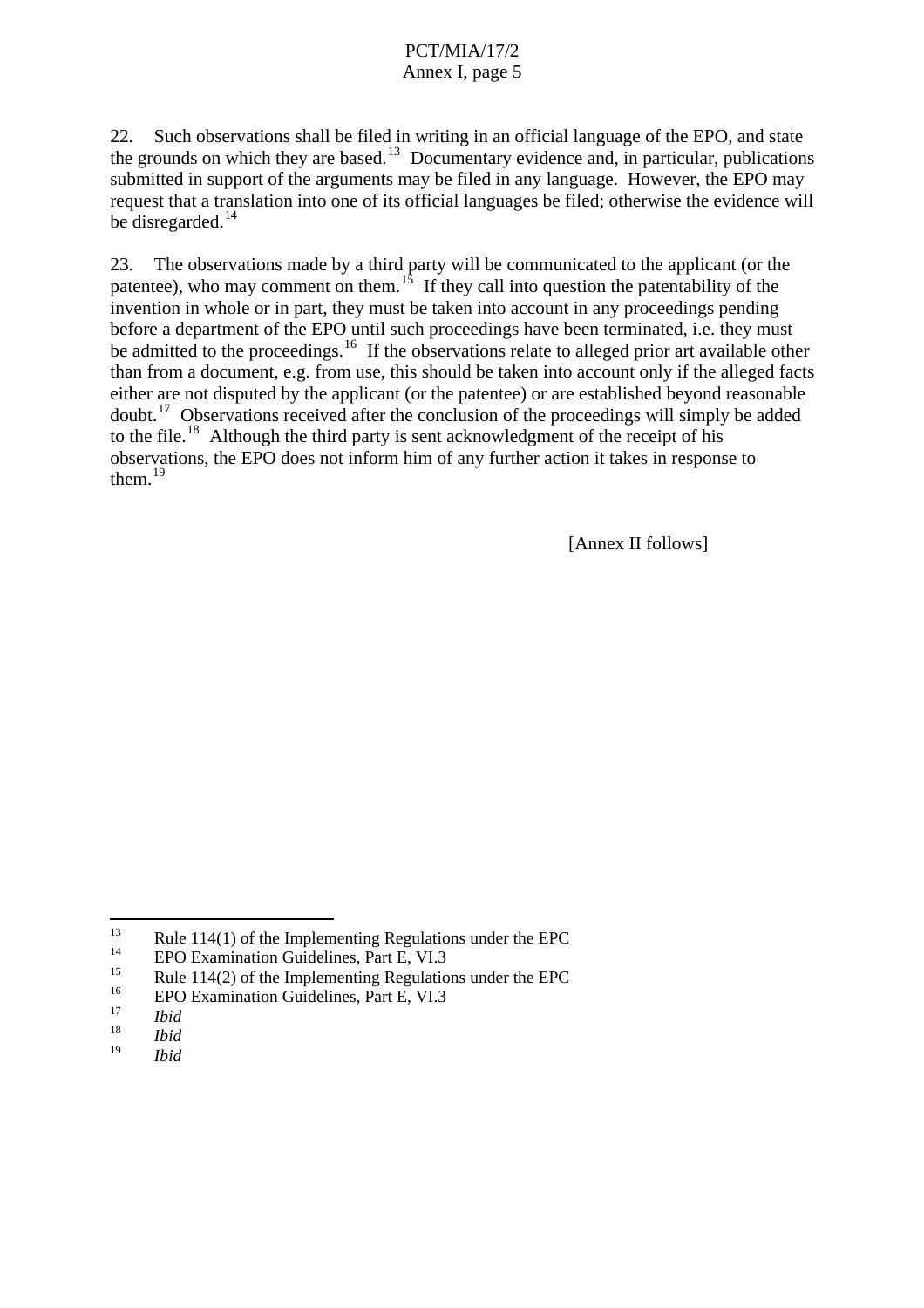# PCT/MIA/17/2

## ANNEX II

# SUMMARY OF PROPOSED SYSTEM

1. The following diagrams and commentary illustrate the principle of how the proposed system might work. They are not intended to show the specific detail of how parts of the system would look or exactly what information would be included.

#### Making the Observations

2. The third party would enter the observations using Web forms. (In addition, the system would also support paper-based observations.)

3. A first screen would require the international application number or publication number on which the observations were to be made.

4. Assuming that the number of a published international application was entered, the system would indicate basic bibliographic details to confirm that it was the correct application. If it was already more than 30 months from the application's priority date, the system would offer a warning that the observations might not be noticed by designated Offices. The system might also offer an option to indicate which version of the application was being commented on (as filed or including Article 19 amendments would normally be the only options open to public inspection).

5. The third party would then enter citations and comments using a structured form, such as that shown overleaf. The appropriate balance would need to be found between ease of data entry and sufficient structure to allow effective automation of document retrieval for examiners considering the observations and separation of different types of comment.

6. The International Bureau would (for at least the initial phase) check the observations, but only to the extent of ensuring that what had submitted *prima facie* included comments about the international application and were not, for example, advertising spam which had slipped past the filters.

## Consideration by Applicant

7. The applicant would be notified of the existence of observations but would not be required to respond. If he chose to respond, it would be by making an informal comment similar to the permitted response to a written opinion of the International Searching Authority. Preferably, the system should allow this to be done using a Web form similar to that used to make the observation. However, the system would also support paper-based responses.

## Consideration by Offices and Third Parties

8. The observations would appear on the PATENTSCOPE<sup>®</sup> view of the particular international application as both human readable (for example, PDF) and machine readable (XML) views of the submitted data. Access to these documents could be automated using the Web Services tools which are already available.